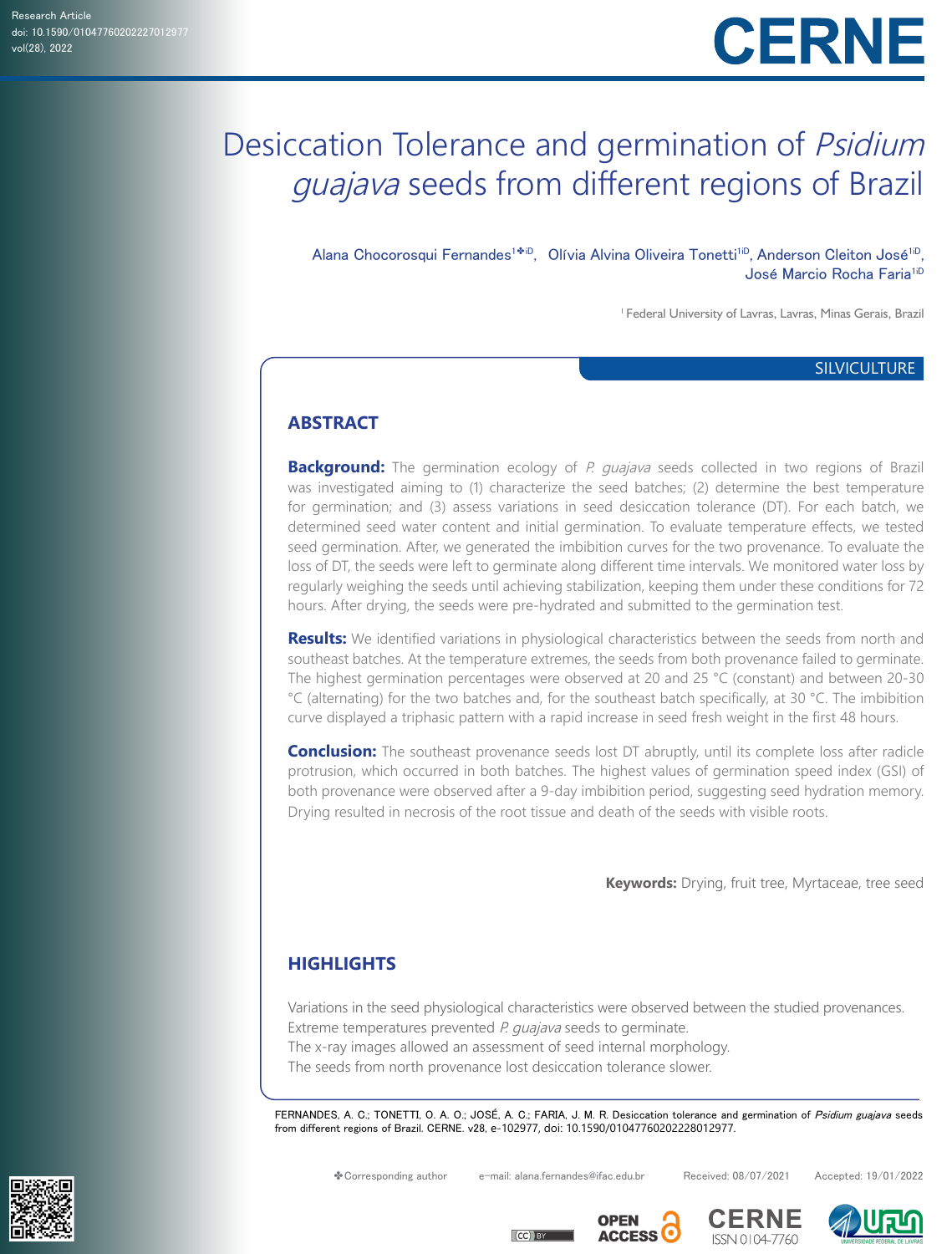# **INTRODUCTION**

Desiccation tolerance (DT) is commonly described as the ability of organisms and organs, such as seeds, to survive minimum water levels without accumulating lethal damage, while remaining able to recover their normal metabolism after hydration (Leprince and Buitink, 2010; Dekkers et al., 2015). However, throughout their development, the physiological tolerance behavior of orthodox seeds may change as germination advances at different water availability conditions (Bewley et al., 2013; Pereira et al., 2014; Rodrigues-Junior et al., 2015; Maia et al., 2016; Castro et al., 2017). In most species that produce orthodox seeds, DT loss is related to radicle protrusion (Buitink et al., 2003; Bewley et al., 2013).

Seed DT loss entails high susceptibility to variations in environmental conditions because the transition from seed to seedling is a sensitive stage of a plant's life cycle. Seed tolerance to stressful environmental conditions is essential for a species to establish a seed bank and/or germinate when conditions are favorable (Salazar et al., 2011). When seedlings become sensitive to desiccation, they are particularly vulnerable to water deficit effects (especially in the radicle region), which may lead to seedling death (Kalemba et al., 2019). Some protocols have been suggested to attempt at recovering DT in germinated seeds (Vieira et al., 2010; Masetto et al., 2014, 2015; Rodrigues et al., 2015), which could promote the survival of these individuals under natural selection.

Seed sensitivity to desiccation is expected to be more common among tropical and subtropical tree species, predominantly in wet and frost-free habitats (Wyse and Dickie, 2017). Given the variations in relative air humidity, photoperiod, temperature, and precipitation across different biomes, plants can develop adaptations and strategies to survive in low-humidity environments, therefore avoiding, resisting, or tolerating desiccation. Species with a wide geographical distribution, which are subject to this broad environmental variation, may reflect this influence in the sizes, shapes, optimal germination temperatures, maturation periods, and levels of DT among produced seeds (Abe and Matsunaga, 2011; Liu et al., 2017). This highlights the importance of considering environmental conditions to understand seed responses to desiccation (Daws et al., 2006).

Erratic rainfall or frequent droughts, coupled with high temperatures, may hamper seed germination and reduce seedling survival (Ooi, 2012), especially in dry biomes such as the Brazilian Caatinga (dry woodlands) and Cerrado (savannas). Beyond these already stressful conditions, climate change is expected to promote an increase of up to 4.8 °C in the average global temperature (IPCC, 2014). Furthermore, associated decreases in rainfall may result in a 10% expansion in the global dryland extent (Sherwood and Fu, 2014). Different water availability conditions have stimulated, through evolutionary pressure, the development of plant strategies that enable their survival even under unfavorable conditions. These include drought tolerance and drought resistance (Leprince and

Buitink, 2010) and can be observed in species occurring across different regions of Brazil.

The natural occurrence of a tree species in a given area depends on its adaptations to local climate and soil conditions and seed dispersal characteristics. Seeds able to germinate under different environmental conditions tend to have a wider geographic distribution (Marques et al., 2014). The species *Psidium quajava* L. belongs to the family Myrtaceae, is native from tropical America, and is composed of more than 100 genera and 3800 species (Haida et al., 2015). It is a widely distributed tree species in Brazil, with an occurrence range spanning the Amazon, Caatinga, Cerrado and Atlantic Forest domains. Its occurrence has been confirmed in the north (Acre and Amazonas), northeast (AL, BA, CE, MA, PE, PI and SE), central-west (MS and MT), southeast (ES, MG, RJ and SP), and south (PR, SC e RS) regions of the country (Flora do Brasil, 2020). Highly esteemed for its edible fruits and medicinal applications. P. guajava is often used in restoration projects due to its classification as an early succession species (Brancalion et al., 2010).

Identifying the limiting conditions for tree species survival contributes to a better understanding of vegetation dynamics under climate change and anthropization contexts, while also informing species conservation strategies (Liu et al., 2017). Here, we investigate the germination ecology of P. guajava seeds collected in two regions of Brazil to (1) characterize the seed batches; (2) determine the best temperature for germination; and (3) assess variations in seed desiccation tolerance.

# **MATERIAL AND METHODS**

#### **Plant material**

Mature Psidium quajava L. fruits were collected from at least five trees, in two Brazilian regions: north (city of Manaus, Amazonas state; 3°05'31''S and 59°59'36.5''W) and southeast (district of Macuco de Minas, Itumirim municipality, Minas Gerais state; 21°17'38,9''S and 44°45'29''W). The seeds were sent at the Tree Seed Laboratory of the Federal University of Lavras (UFLA) to conduct the experiments. To separate the seeds, the fruits were manually macerated and washed in running water through a sieve. The seeds were then left to dry at room temperature (20 °C) and later kept in a dry cold chamber at  $\pm 10$  °C and 40% of relative humidity before the experiments. We determined individual seed weight and thousand-seed weight following Brasil (2009) and using an analytical balance with a precision of 10-4g.

#### **Determination of seed water content**

Randomly sampled seeds from each batch (four repetitions of five intact seeds) were kept in an oven at 105 ± 3 °C for 24 hours (Brasil, 2009). Seed water content was expressed for each batch in terms of average wet basis moisture content.

#### **Germination at different temperatures**

For the germination test, we first disinfected for 10 minutes the seeds from both batches with sodium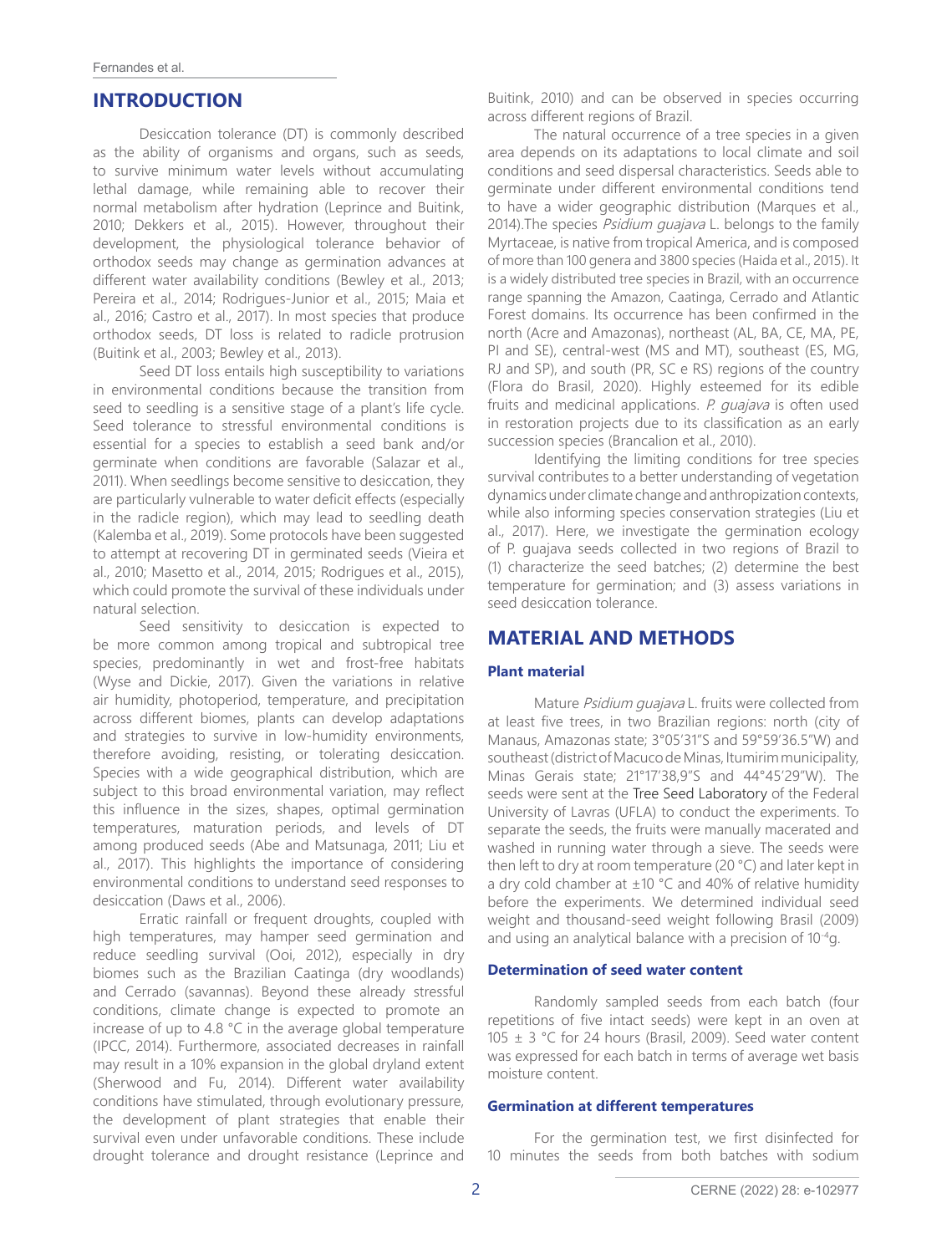#### Fernandes et al.

hypochlorite (2.5% v/v). Then, in a gerbox recipient, the seeds were sown on two germination paper sheets moisturized with a water content 2.5 times heavier than the weight of the dry paper. To evaluate temperature effects on germination, the seeds were incubated in a growth chamber at 10, 15, 20, 25, 30, 35, and 40 °C under constant lighting and at alternating temperatures between 20-30 °C with a 12-hour photoperiod.

After the test, we assessed seed germination percentage, germination speed index (GSI) (Maguire, 1962), normal seedling percentage, and percentage of dead and hard seeds. For each treatment, we used four repetitions of 25 seeds. Seeds were considered germinated when the radicle emerged (2 mm long) and seedlings were considered normal when they exhibited well-developed structures (root, stem, and first pair of leaves). Germination was scored daily until test stabilization.

#### **Imbibition curve**

Seeds from both batches were sown in gerbox recipients following the same previously described criteria for germination test. The gerbox recipients were placed inside growth chambers at alternating temperatures between 20-30  $\pm$  2 °C and a 12-hour photoperiod. The seeds were weighed before imbibition and at every other day thereafter. Before weighing, we removed water from the surface of the seeds with the aid of a paper towel sheet and, after weighing, placed them back under germination conditions. For each batch, 40 repetitions of one seed were used.

#### **Desiccation tolerance**

Seeds from the two batches were sown in gerbox recipients following the same criteria as the previously described germination test. We used alternating temperatures between  $20-30 \pm 2$  °C and a 12-hour photoperiod.

Germination was interrupted to initiate drying at different moments, defined based on the imbibition curve, as follows: (1) non-imbibed seeds (control); (2) seeds imbibed for 6 days; (3) seeds imbibed for 9 days; (4) seeds imbibed for 12 days; and (5) seeds right after radicle protrusion. For the north batch seeds, a sixth period was also used: (6) seeds imbibed for 15 days. We included this sixth period because radicles took longer to emerge in the seeds from the north batch. The seeds were weighed, laid out forming a single layer over a mesh screen inside gerbox recipients containing silica gel at the bottom, and placed in growth chambers at 20  $\pm$  2 °C in the dark. The seeds were regularly weighed until they attained the same moisture content as observed before imbibition (target weight). After reaching the target weight, the seeds were kept in that state for 72 hours, as described by Buitink et al. (2003). The silica gel was replaced every 24 hours.

After drying, the seeds were moisturized over a mesh in a closed and water-saturated gerbox for 24 hours (with no direct contact between the water and seeds to avoid imbibition damages) at the same temperature as used in the germination test. The germination test was then retaken following the same above-described criteria.

We assessed seed germination percentage, germination speed index (IVG) (Maguire, 1962), normal seedling percentage, and percentage of dead and hard seeds. The criteria used to define germinated seeds and normal seedlings were the same as previously described. We used normal seedling percentage as a criterion to evaluate DT.

## **X-ray test**

We obtained radiographic images from four repetitions of 100 seeds fixed on acetate sheets with the aid of a double-faced adhesive tape. We used Faxitron X-Ray equipment with automatic adjustments for radiation intensity (24 kV) and time of exposure to radiation (10 seconds), and at a focal distance of 14.3 cm from the x-ray source. The radiographic images were saved in TIFF format.After obtaining the radiographic images, the seeds were sown following the same germination criteria as described above and arranged in the same position as during the x-ray test. For this test, only the southeast batch seeds were used.

#### **Experimental design**

We used a completely randomized design (CRD) and assessed data normality through a Shapiro-Wilk test. The results were submitted to analysis of variance and the averages were compared using a Tukey test at 5% of probability. All statistical analyses were carried out in the R environment (R Core Team, 2019).

# **RESULTS**

The seeds from north and southeast batches had, respectively, initial water contents of 8.6% and 10.6% and average germination percentages of 88% and 98%. The average individual seed weight for the north batch was 0.0052 g and for the southeast batch, 0.0097 g. Tab. 1 shows the thousand-seed weight calculated for each batch following Brasil (2009). Germination varied significantly among the different temperatures tested (Fig. 1 and Tab. 2). At the temperature extremes (10, 15, 35 e 40  $^{\circ}$ C), germination in both batches was either extremely low  $(≤$ 2%) or inexistent. The germination tests conducted at these temperatures resulted in high percentages of dead and hard seeds. At 40 °C, seeds were deteriorate and mortality increased. Classifying the seeds as dead or hard proved difficult due to seed darkening or the presence of fungi, which caused some of them to be wrongly categorized as dead. The seed coats remained rigid even after completion of the germination test.

## Tab. 1 Thousand-seed weight of *Psidium quajava* seeds collected in the north (Manaus, AM) and in the southeast (Itumirim, MG) of Brazil.

|           | Average<br>(q) | Variance | Standard<br>deviation | Coefficient<br>of variation |
|-----------|----------------|----------|-----------------------|-----------------------------|
| North     | 5618           | 0.000462 | 0.02149               | 3.814157                    |
| Southeast | 9919           | 0.000578 | 0024033               | 2422969                     |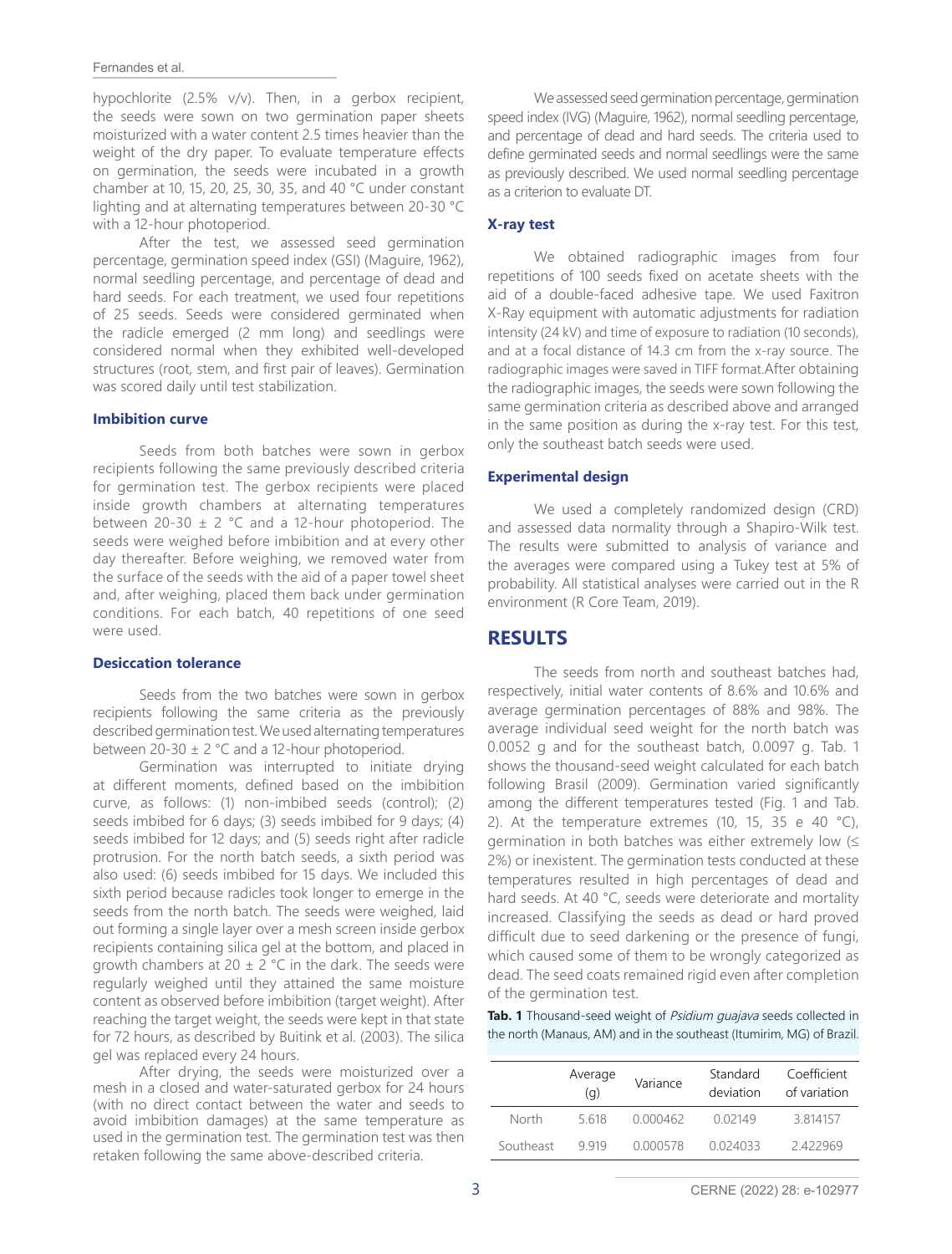**Tab. 2** Germination characteristics of *Psidium quajava* seeds collected in the north (Manaus, AM) and in the southeast (Itumirim, MG) of Brazil.

| Batch     | Temperature<br>$(^{\circ}C)$ | Onset of<br>radicle<br>protrusion<br>(days) | Germination<br>$(\%)$ | Normal<br>seedlings<br>$(\%)$ | Abnormal<br>seedlings<br>$(\%)$ | Hard seeds<br>$(\%)$ | Dead seeds<br>$(\%)$ | GSI       |
|-----------|------------------------------|---------------------------------------------|-----------------------|-------------------------------|---------------------------------|----------------------|----------------------|-----------|
| North     | 10                           | $\overline{\phantom{0}}$                    | 0 Ac                  | 0 Ac                          | 0 Aa                            | 100 Aa               | $0$ Ab               | 0.00 Ad   |
|           | 15                           | 31                                          | 2 Ac                  | $2$ Ac                        | 0 Aa                            | 96 Aa                | 2Ab                  | $0.02$ Ad |
|           | 20                           | 19                                          | 89 Aa                 | 89 Aa                         | 0 Aa                            | 10 Ad                | 1 Ab                 | 1.01 Ab   |
|           | 25                           | 14                                          | 93 Aa                 | 93 Aa                         | 0 Aa                            | 5 Ad                 | 2Ab                  | 1.10 Bb   |
|           | 30                           | 14                                          | 57 Bb                 | 57 Bb                         | 0 Aa                            | 42 Ac                | 1 Ab                 | 0.68 Bc   |
|           | 35                           | ÷.                                          | $0$ Ac                | $0$ Ac                        | 0 Aa                            | 100 Aa               | 0Bb                  | $0.00$ Ad |
|           | 40                           | $\overline{\phantom{0}}$                    | 0 Ac                  | 0 Ac                          | 0 Aa                            | 78 Ab                | 22 Ba                | $0.00$ Ad |
|           | $20 - 30$                    | 12                                          | 96 Aa                 | 95 Aa                         | 1 Aa                            | 3 Ad                 | 1 Ab                 | 1.57 Ba   |
| Southeast | 10                           | $\overline{\phantom{0}}$                    | $0$ Ab                | $0$ Ab                        | 0 Aa                            | 100 Aa               | $0$ Ab               | $0.00$ Ac |
|           | 15                           | -                                           | $0$ Ab                | $0$ Ab                        | 0 Aa                            | 96 Aa                | 4 Ab                 | $0.00$ Ac |
|           | 20                           | 16                                          | 96 Aa                 | 96 Aa                         | 0 Aa                            | 3 Ab                 | 1 Ab                 | $0.94$ Ab |
|           | 25                           | 11                                          | 99 Aa                 | 99 Aa                         | $0$ Aa                          | $0$ Ab               | 1 Ab                 | 1.65 Aa   |
|           | 30                           | 14                                          | 93 Aa                 | 93 Aa                         | 0 Aa                            | 6 Bb                 | 1 Ab                 | 1.10 Ab   |
|           | 35                           | 24                                          | 1 Ab                  | $0$ Ab                        | 0 Aa                            | 89 Ba                | 10 Ab                | $0.01$ Ac |
|           | 40                           | $\overline{\phantom{0}}$                    | $0$ Ab                | $0$ Ab                        | 0 Aa                            | 9 Bb                 | 91 Aa                | $0.00$ Ac |
|           | $20 - 30$                    | 11                                          | 98 Aa                 | 98 Aa                         | 0 Aa                            | $0$ Ab               | 2Ab                  | 1.78 Aa   |

\*Averages followed by the same lowercase letter compare different temperatures within the same variable in each of the two batches. Averages followed by the same uppercase letter compare the same temperature within the same variable between the two batches. Tukey test at 5% of probability.



**Fig. 1** Effects of different temperatures on the germination percentage and germination speed index (GSI) of Psidium guajava seeds collected in the north (Manaus, AM) and in the southeast (Itumirim, MG) of Brazil.

The onset of radicle protrusion varied with temperature, taking from 11 to 31 days. The cumulative germination curve of the seeds from the two batches revealed an influence of temperature on germination speed (Tab. 2, Fig. 2 and 3). The highest seed germination percentages were observed in the two batches at the constant temperatures of 20 and 25 °C and at alternating temperatures between 20-30 °C, while also at a constant temperature of 30 °C for the southeast batch. The highest GSI values were observed in the two batches at alternating

temperatures between 20-30 °C, while also at a constant temperature of 25 °C for the southeast batch.

Because it showed the best germination results for both batches, we used alternating temperatures between 20-30 °C in the other tests. The temperature of 20 °C was considered the minimum necessary to germinate and 30 °C was considered the maximum temperature to promote germination in both batches, although in the north batch, 30 °C resulted in a significant reduction in germination percentage (p>0.05). The imbibition pattern that emerged was triphasic, with a rapid increase in seed fresh weight during the first 48 hours that characterized phase I (Fig. 4).



**Fig. 2** Effects of different temperatures on the germination curve of Psidium guajava seeds collected in the north of Brazil (Manaus, AM).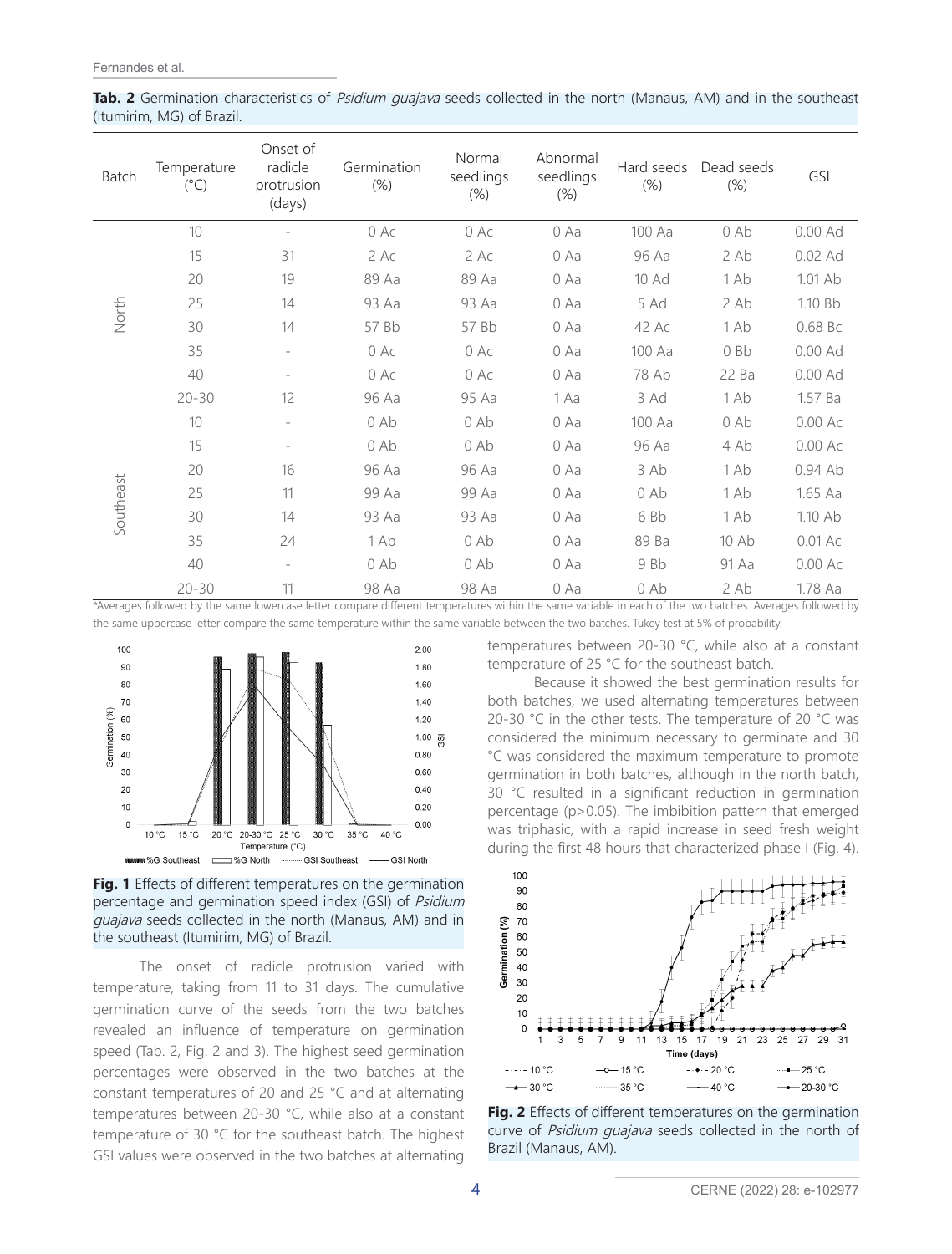

**Fig. 3** Effects of different temperatures on the germination of Psidium quajava seeds collected in the southeast of Brazil (Itumirim, MG).

After these 48 hours, we observed a stabilization in seed fresh weight and water absorption (phase II). The radicles of the southeast batch seeds emerged earlier (after 10 days of imbibition) than those of the north batch seeds (after 14 days of imbibition).

After radicle protrusion, seed weight increased (phase III). The southeast and north batches reached 50% of germination after 13 and 18 days, respectively. In both batches, DT was maintained until approximately 9 days of imbibition, with normal seedling percentages above 90% (Tab. 3). After 12 days, DT of the southeast batch seeds severely decreased, whereas the north batch seeds kept normal seedling percentages around 60% even after 15 days of imbibition. After radicle protrusion, we did not observe the formation of normal seedlings with drying and rehydration.

Compared with the southeast batch, the seeds from the north batch had slower DT loss, lower weight gain, and later radicle protrusion (Fig. 5). The southeast batch seeds presented earlier radicle protrusion, higher weight gain, and a faster DT loss, with a steeper decrease around 12 days (Fig. 6). No normal seedlings were produced after radicle protrusion in the two batches. Drying caused the germinated seeds rootlets to become necrotic, which



--North (AM) -- Southeast (MG)

**Fig. 4.** Imbibition curve of *Psidium quajava* seeds collected in the north (Manaus, AM) and in the southeast (Itumirim, MG) of Brazil and germinated at alternating temperatures between 20-30 °C. The arrows indicate the onset of radicle protrusion in each batch.

impeded the growth and development of the seedlings. However, we observed that during imbibition periods that preceded radicle protrusion (9 and 12 days), even with necrosis of the root tissue, seeds from both batches produced roots.

The x-ray images (Fig. 7 and 8) allowed an assessment of seed internal morphology. The seeds with lower internal filling did not produce normal seedlings after the germination test. These dead or hard seeds did not germinate under optimal temperature conditions due to the small amount of endosperm tissue or defects in embryo formation. From the 400 radiographed seeds, 97.25% germinated, of which 97% formed normal seedlings. Only 2.75% of the seeds (which could be identified in the radiographic images) were classified as dead or hard. Seed water content during the test was 10.14%.



**Fig. 5** Normal seedling percentage, cumulative germination, and fresh weight of Psidium guajava seeds collected in the north region of Brazil (Manaus, AM) in response to a desiccation treatment after different periods of imbibition.



**Fig. 6** Normal seedling percentage, cumulative germination, and fresh weight of Psidium quajava seeds collected in the southeast region of Brazil (Itumirim, MG) in response to a desiccation treatment after different periods of imbibition.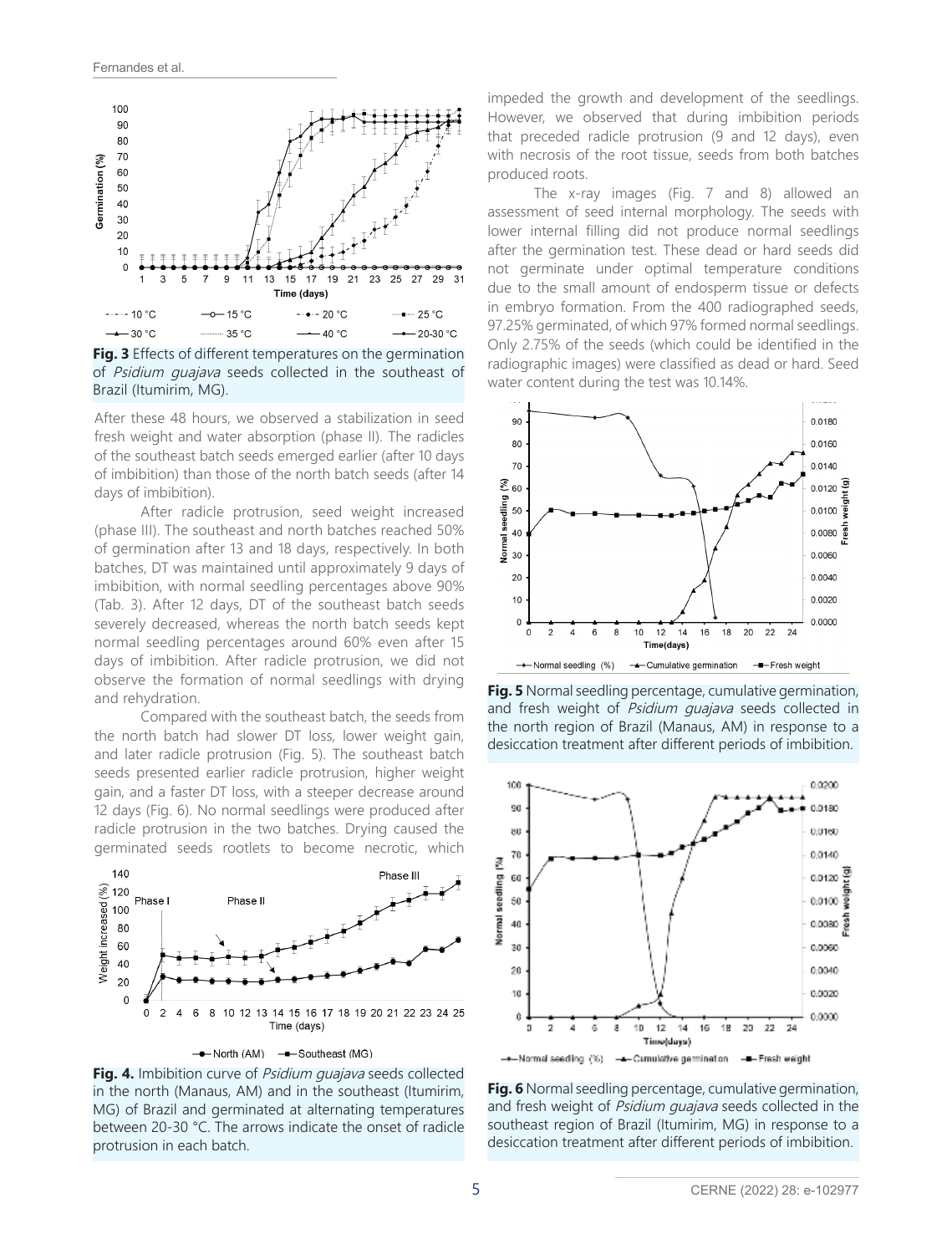**Tab. 3** Normal seedling percentage (%) and germination speed index (GSI) of *Psidium quajava* seeds collected in the north (Manaus, AM) and in the southeast (Itumirim, MG) of Brazil, imbibed during different periods followed by drying and rehydration.

|                          |              | Normal seedlings (%) | GSI                 |                    |  |
|--------------------------|--------------|----------------------|---------------------|--------------------|--|
| Imbibition period (days) | <b>North</b> | Southeast            | <b>North</b>        | Southeast          |  |
|                          | 95 aA        | 100 aA               | 1.43 <sub>bB</sub>  | 1.73 <sub>bA</sub> |  |
| 6                        | 92aA         | 94 aA                | 1.43 <sub>bB</sub>  | 1.62 <sub>bA</sub> |  |
| 9                        | 92 aA        | 94 aA                | 1.72aB              | $2.06$ aA          |  |
| 12                       | 66 bA        | 6 <sub>bB</sub>      | $1.36\,\mathrm{b}A$ | $0.28$ $CB$        |  |
| 15                       | 61b          | $\sim$               | 1.58 <sub>b</sub>   | $-$                |  |
| Radicle protrusion       | 2cA          | 0 <sub>bA</sub>      | -                   | $\sim$             |  |

\*Averages followed by the same lowercase letter on the columns and uppercase letter on the rows (within each variable) do not differ statistically according to a Tukey test at 5% of probability.



**Fig. 7** X-ray image of seeds from the southeast batch. Highlighted seeds were classified as dead in the germination test.



**Fig. 8** Detail of the internal morphology of a Psidium guajava seed obtained through an X-ray test.

# **DISCUSSION**

The seeds collected in both regions exhibited variations in physiological characteristics. Previous studies have shown that different species may alter patterns of seed mass or morphology as an adaptation to climate (Gorden et al., 2016). Seed size and weight may vary according to environmental conditions, which can also affect seed responses to the environment (Bewley et al., 2013; Oliveira et al., 2019) and can be observed in seed desiccation tolerance and germination responses at different temperatures.

At the extremes temperature (10 and 15 °C and 35 and 40 °C), Psidium guajava seeds did not germinate. Temperature also influenced germination speed in the two batches. Temperature plays an important role in seed germination and plant establishment (Liu et al., 2017) for influencing cell permeability, hampering seed water uptake and gas exchange and, consequently, affecting seed germination intensity and speed (Gualtieri and Fanti, 2015). The influence of high temperatures on seed viability is related to their role in enzyme and protein degradation (Whitmore, 1982). According to our results, the best temperatures for P. quajava seeds to germinate are between 20 and 30 °C. This interval is also recommended for the germination of various other tropical and subtropical tree species (Whitmore, 1982). Constant temperatures of 25 °C for Cerrado and Atlantic Forest species and 30 °C for Amazon species are also recommended in previous study (Brancalion et al., 2010). However, in our assessment, the germination percentage of the north batch seeds significantly reduced at 30 °C (p>0.05).

Submitting the seeds to alternating temperatures promoted seed germination in both batches. The use of photoperiod favors pioneer species because light stimulate seed germination (Gualtieri and Fanti, 2015). Moreover, temperature fluctuations (involved in the alternating temperatures) cause the seed coat to expand and shrink, which may lead to crack openings that facilitate gas and water uptake and, consequently, seed germination (Bewley et al., 2013). Both batches displayed the highest GSI values under the alternating temperatures treatment. In the southeast batch, these values did not differ significantly from the results at 25 °C.

Seed germination responses to environmental conditions directly contribute to species distribution patterns (Ribeiro and Kolb, 2016). A single species may present different germination patterns in response to slight differences in environmental conditions (Abe and Matsunaga, 2011; Liu et al., 2017). In P. guajava, germination occurred (and varied) in a narrow temperature range. Although the north region of Brazil experiences high temperature and humidity conditions all year round, the north batch seeds did not have better results at higher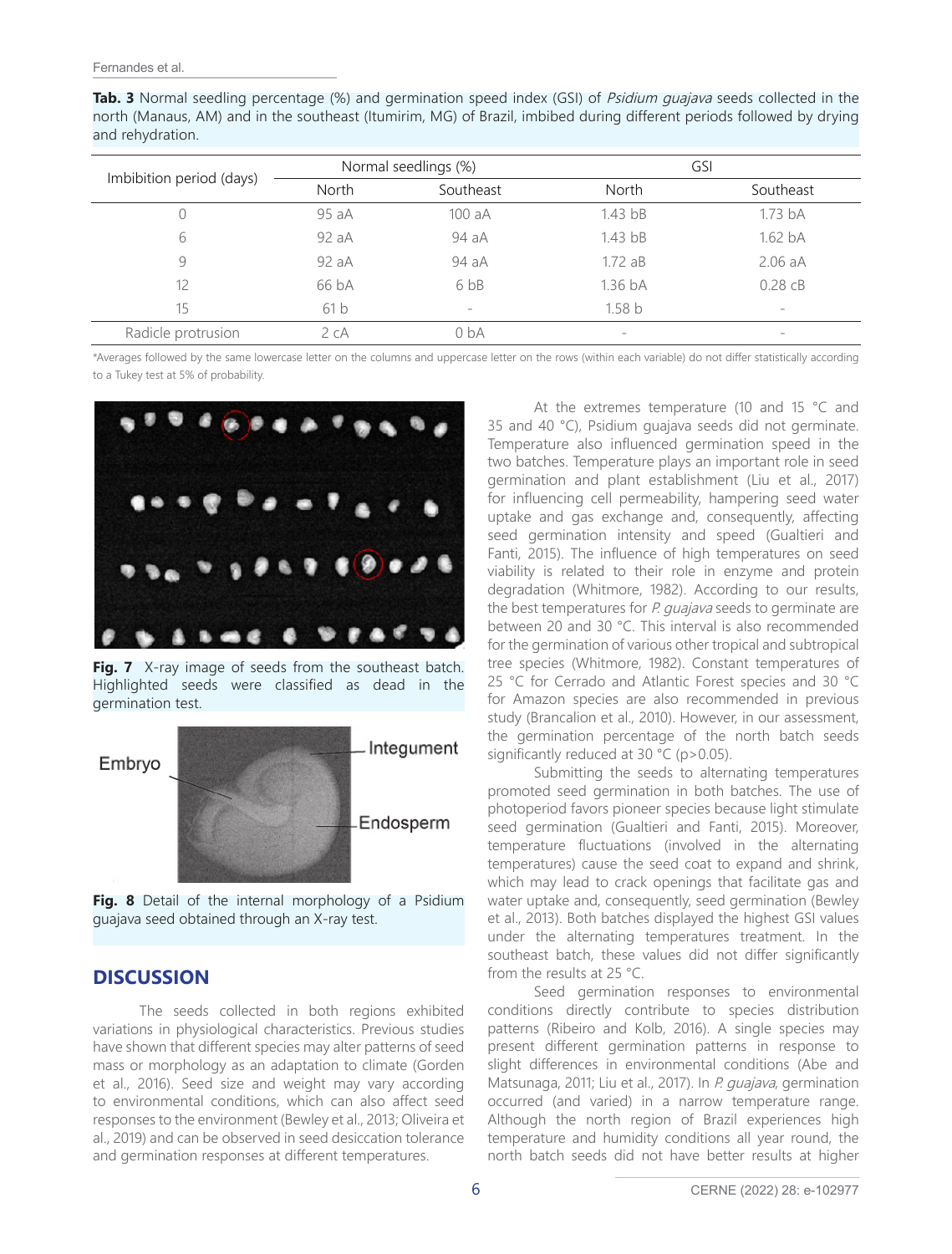temperatures. This can be relate to the region, or even to the genetic material.

Global temperatures are expected to increase considerably until the year 2100. The most optimistic scenarios project a global temperature increase of 0.3 to 1.7 °C, while the most pessimistic project predict an increase of 2.6 to 4.8 °C (IPCC, 2014). Moreover, the global dryland extent is expected to increase by 10%, given predicted decreases in rainfall (Sherwood and Fu, 2014). Focusing on South America, climate change projections are even more pessimistic, with forecasted precipitation decreases of up to 40% in the tropical regions of the continent, including the Amazon and northeast regions of Brazil. A warming of 4 to 6 °C is also expected in the region (Marengo et al., 2012).

Altogether, these forecasts indicate that climate changes may limit the establishment or force  $P$ . quajava plants to adapt, especially those originating from the north region of Brazil. These changes may affect P. quajava ecology, given that variations in temperature and humidity directly influence germination (Walck et al., 2011; Ooi, 2012).

The role of genetic and phenotypic plasticity on seed germination in different regions and under different environmental conditions should also be regarded. Such plasticity may protect the populations against some of the climate change effects (Walck et al., 2011; Liu et al., 2017). Our results revealed higher germination plasticity among the southeast batch seeds compared with the north batch seeds. The imbibition curves presented a triphasic model. The seeds showed rapid imbibition during the first 48 hours, characterizing phase I, which is when the seed reserves are consumed and the energy required for phase II is produced (Marcos-Filho, 2005). Phase II began in the two batches at the same time, but had different durations. The southeast batch seeds regained weight earlier (around the  $14<sup>th</sup>$  day) than the north batch seeds, indicating an earlier end of phase II. Germination onset also occurred earlier in the southeast batch (10<sup>th</sup> day).

Early germination favors seedling establishment before unfavorable periods (Rubio de Casas et al., 2017). The transition from seed to seedling is a high-risk period in the life cycle of most plants. Therefore, seed ability to tolerate stressful environmental conditions is essential for a species to establish a seed bank and germinate when conditions become favorable (Salazar et al., 2011).

The north batch seeds remained desiccation-tolerant for up to 15 days, with seed germination percentages above 60%, smaller seed sizes, and slower germination. The southeast batch, on the other hand, showed a drastic reduction in germination after 12 days of drying (15%), larger seeds, higher water content, and faster germination.

As germination advances, orthodox seeds tend to progressively lose DT, which is usually completely lost after radicle protrusion. This was the case for P. guajava seeds in our study, and likewise for Anadenanthera colubrina, Leucaena leucocephala, Peltophorum dubium, and Senna multijuga in previous studies (Rodrigues-Junior et al., 2015; Ribeiro et al., 2016; Castro et al., 2017). The mechanisms involved in desiccation tolerance are gradually deactivated during germination, with a complete loss of tolerance for many

species usually coinciding with radicle protrusion (Buitink et al., 2003; Bewley et al., 2013). Sometimes, DT loss happens after radicle protrusion, as has been observed in Sesbania virgata and Handroanthus impetiginosus (Vieira et al., 2010; Martins et al., 2015; Masetto et al., 2015; Costa et al., 2016). In both batches, the highest GSI values were observed after 9 days of imbibition followed by drying. Previous studies that investigated hydration and dehydration cycles suggest that stress tolerance may increase after seeds are exposed to repeated cycles of hydration followed by drying (Hora and Meiado, 2016; Lima and Meiado, 2017; Lima et al., 2018).

DT is attributed, among other mechanisms, to an accumulation, during hydration and dehydration cycles, of LEA proteins that are responsible for tolerance increase. Therefore, imbibition may act as physiological conditioning that increases stress tolerance by creating a form of seed hydration memory (Chen and Arora, 2013).

Hydration memory is the ability of seeds to retain biochemical and physiological alterations stimulated by discontinuous seed hydration (Lima et al., 2018). P. guajava seeds may display this trait, which agrees with the highest GSI values observed after 9 days of imbibition, but this requires further investigation.

Although we observed root meristem necrosis, root systems were formed. When seeds with recently emerged radicles were dried, root tissue necrosis was so advanced that regeneration was no longer possible. Seeds of Handroanthus impetiginosus were able to develop adventitious roots even when radicles had become necrotic (Vieira et al., 2010). In Sesbania virgata, secondary (not adventitious) roots were formed after desiccation (Costa et al., 2016). In our study, we were not able to assess which case applied to *P. quajava* seeds because they were not dissected.

The portion of the embryonic axis that contains the root tissue in a seed is its most sensitive part to dehydration (Kalemba et al., 2019). By disrupting the seed coat and forming the primary root, this is the first structure to emerge during germination. This entails high sensitivity of this structure (formed by meristematic tissue) to environmental conditions (Costa et al., 2016). Despite dehydration damages, P. guajava seeds that were dried before radicle protrusion were able to form a root system, although with an unknown origin.

The radiographic images of the southeast batch seeds revealed their internal morphology. We were able to visualize seed coat thickness, endosperm (seed reserve tissue), and seed embryo. We could also associate seed physiological quality with the x-ray images. The use of optical analysis techniques, such as x-rays, for the assessment of seed physical quality, is highly advantageous due to its non-destructive and practical approach (Brasil, 2009; Grasso et al., 2018). In tree species, this technique can contribute to the management of seedling production by guiding the separation of seed batches with higher physical quality (Lima et al., 2018), through the observation of tissue formation and presence of empty or predated seeds.

Lower density seeds are less likely to germinate and more likely to produce low-quality seedlings because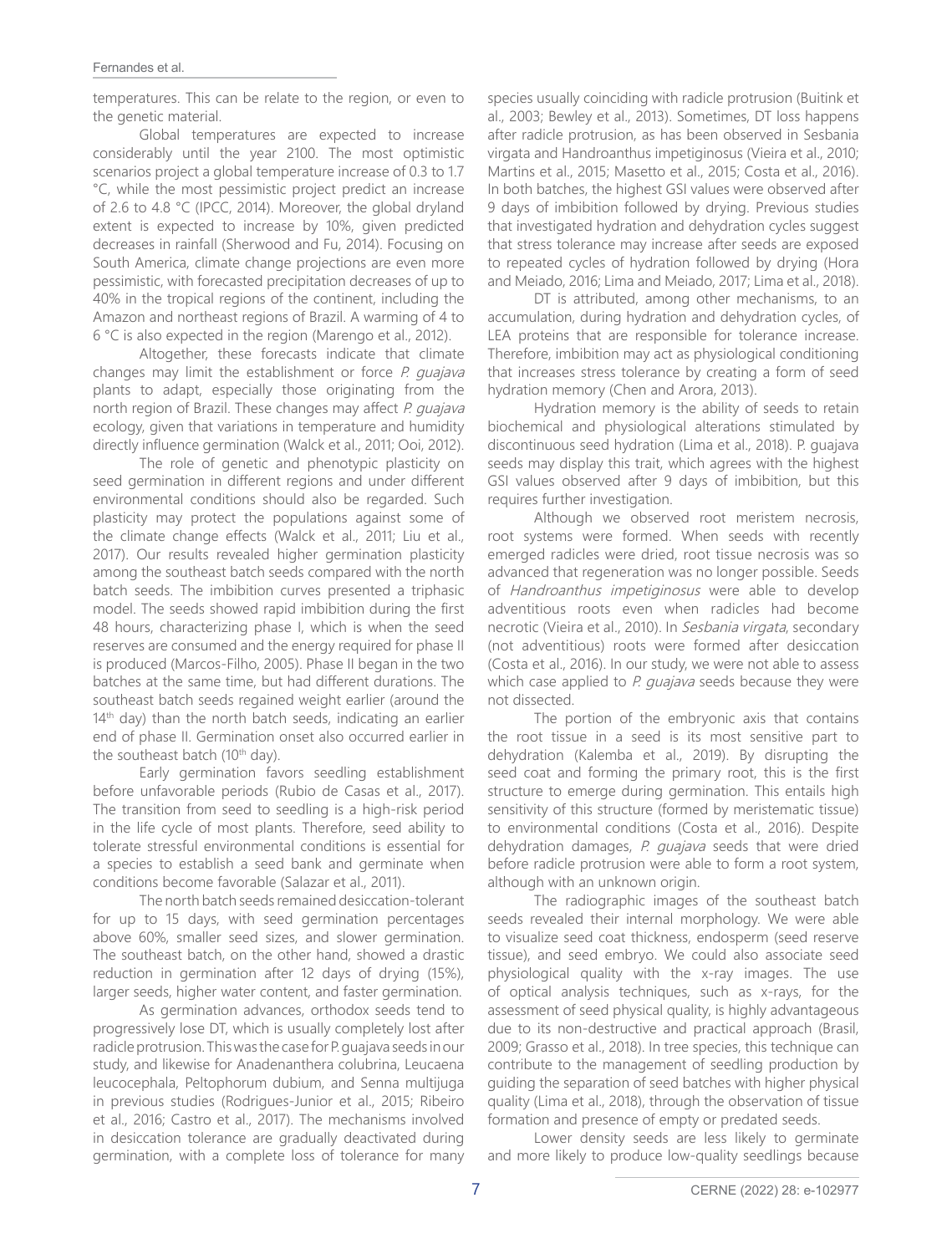#### Fernandes et al.

higher seed density is linked to greater tissue integrity and reserve content, which are essential for germination and seedling formation (Medeiros et al., 2020).

Recent reports have show the usefulness of radiographic images for embryo abnormality detection, identification of seed coat mechanical damages, determination of seed maturation stage, full seed selection, and general assessment of seed quality (Amaral et al., 2019; Gibbert et al., 2019; Medeiros et al., 2019; Medeiros et al., 2020). X-ray tests are recommended by the Rules for Seed Testing (Brasil, 2009) and by the International Seed Testing Association (ISTA, 2003) aiming to detect full, empty, damaged, or insect-predated seeds. In P. quajava seeds, radiation intensity, period to radiation and a focal distance used in this reserch were enough to allow the visualization of internal seed morphology, indicating that these conditions can be applied to batch classification.

## **CONCLUSIONS**

We observed variations in the physiological characteristics between the batches collected in the north and southeast regions of Brazil. The seeds from the north batch lost desiccation tolerance slower than the seeds from the southeast batch, which were more sensitive to desiccation. Desiccation tolerance was completely lost in both batches after radicle protrusion.Extreme temperatures (below 15  $°C$  and above 35  $°C$ ) prevented P. quajava seeds to germinate.

# **AUTHORSHIP CONTRIBUTION**

Project Idea: ACF, ACJ, JMF Database: ACF Processing: ACF, OAOT Analysis: ACF, OAOT, ACJ Writing: ACF, JMF Review: ACF, JMF

# **REFERENCES**

ABE, T.; MATSUNAGA, M. Geographic variation in germination traits in<br>*Melia azedarach* and *Rhaphiolepis umbellata.* American Journal of Plant Sciences, v. 02, n. 01, p. 52–55, 2011.

AMARAL, E. V. E. J.; SALES, J. F.; ZUCHI, J.; NEVES, J. M. G.; OLIVEIRA, J. A.<br>Analysis of radiographic images and germination of *Campomanesia*<br>*pubescens* (Mart. ex DC.) O.Berg (Myrtaceae Juss.) seeds under drying.<br>Brazi

BEWLEY, J. D.; BRADFORD, K. J.; HILHORST, H. W. M.; NONOGAKI, H. Seeds: Physiology of Development, Germination and Dormancy. USA: Springer, 2013. 392p.

BRANCALION, P. H. S.; NOVEMBRE, A. D. DA L. C.; RODRIGUES, R. R. Temperatura ótima de germinação de sementes de espécies arbóreas brasileiras. Revista Brasileira de Sementes, v. 32, n. 4, p. 15–21, 2010.

BRASIL. Regras para análise de sementes. Brasília: Ministério da Agricultura, Pecuária e Abastecimento. Secretaria de Defesa Agropecuária, 2009. 399p.

BUITINK, J.; VU, B. L.; SATOUR, P.; LEPRINCE, O. The re-establishment of desiccation tolerance in germinated radicles of *Medicago truncatula* Gaertn.<br>seeds. Seed Science Research, v. 13, n. 4, p. 273–286, 2003. CASTRO, D. S. DE; ARAUJO, E. F.; BORGES, E. E. DE L. E; AMARO, H. T. R. Caracterização da testa de sementes de Apuleia leiocarpa (VOGEL) J. F. MACBR) após superação de dormência. Ciência Florestal, v. 27, n. 3, p. 1061–1068, 2017.

CASTRO, L. E.; GUIMARÃES, C. C.; FARIA, J. M. R. Physiological, cellular and molecular aspects of the desiccation tolerance in *Anadenanthera colubrina*<br>seeds during germination. Brazilian Journal of Biology, v. 77, n. 4, p. 774-780, 2017.

CHEN, K.; ARORA, R. Priming memory invokes seed stress-tolerance. Environmental and Experimental Botany, v. 94, n. 2013, p. 33-45, 2013.

COSTA, M. C. D.; FARIAS, J. M. R.; JOSE, A. C.; LIGTERINK, W.; HILHORST, H. W.<br>M. Desiccation tolerance and longevity of germinated *Sesbania virgata* (Cav.)<br>Pers. seeds. Journal of Seed Science, v. 38, n. 1, p. 50–56, 201

DAWS, M. I.; CLELAND, H.; CHMIELARZ, P.; GORIAN, F.; LEPRICE, O.; MULLINS, C. E.; THANOS, C. A.; VANDVIK, V.; PRITCHARD, H. W. Variable desiccation<br>tolerance in Acer pseudoplatanus seeds in relation to developmental<br>conditions: A case of phenotypic recalcitrance? Functional Plant Biology, v.<br>33,

DEKKERS, B. J. W.; COSTA, M. C. D.; MAIA, J.; BENTSINK, L.; LIGTERINK, W.; HILHORST, H.W.M. Acquisition and loss of desiccation tolerance in seeds: from experimental model to biological relevance. Planta, v. 241, n. 3, p. 563–577, 2015.

FLORA DO BRASIL. Psidium in Flora do Brasil 2020 em construção. Available at: http://reflora.jbrj.gov.br/reflora/floradobrasil/FB24034. Accessed in: July 2sd 2020.

GIBBERT, P.; BORTOLINI, M. F.; KAISER, D. K.; MULLER, E. M.; GUSATTO, F. Seed quality evaluation of *Senegalia polyphylla* (DC.) Britton & Rose. Floresta e<br>Ambiente, v. 26, n. 2, p. 1-9, 2019.

GORDEN, N. L. S.; WINKLER, K. J.; JAHNKE, M. R.; MARSHALL, E.; HORKY, J.; HUDDELSON, C.; ETTERSON, J. R Geographic patterns of seed mass are associated with climate factors, but relationships vary between species. American Journal of Botany, v. 103, n. 1, p. 60–72, 2016.

GRASSO, R.; GULINO, M.; GIUFFRIDA, F.; AGNELLO, M.; MUSEMECI,<br>F.; SCORDINO, A. Non-destructive evaluation of watermelon seeds<br>germination.by.using.Delayed.Luminescence.Journal.of Photochemistry.and<br>Photobiology.B:Biology,v

GUALTIERI, S. C. J.; FANTI, S. C. Ecofisiologia da germinação de sementes. In:<br>PIÑA-RODRIGUES, F. C. M.; FIGLIOLIA, M. B.; SILVA, A. Sementes florestais<br>tropicais: da ecologia a produção. ABRATES, 2015. p.259-275.

HAIDA, K.S.; HAAS, J.; MELLO, S.A.; HAIDA, K.S.; ABRÃO, R.M; SAHD, R. Compostos fenólicos e atividade antioxidante de goiaba (*Psidium guajava*<br>L.) fresca e congelada. Revista Fitos, v. 9, n. 1, p. 37-44, 2015.

HORA, I. S. DA; MEIADO, M. V. A hidratação descontínua em sementes<br>favorece a produção de mudas de *Myracrodruon urundeuva* Allemão (Anacardiaceae)? Agroforestalis News, v. 1, n. 1, p. 20–24, 2016.

IPCC, Intergovernmental Panel on Climate Change. Climate Change 2014:<br>Synthesis Report. Contribution of Working Groups I, II and III to the Fifth<br>Assessment Report of the Intergovernmental Panel on Climate Change Core<br>Writ 151p, 2014.

ISTA, International Seed Testing Association. International rules for seed testing.<br>International Rules for Seed Testing: 2004, Adopted at the Extraordinary<br>Meeting 2003, Glattbrugg, Switzerland, to Become Effective on 1st

KALEMBA, E. M.; BAGNIEWSKA-ZADWORNA, A.; SUSZKA, J.; PUKACKA, S.<br>Dehydration sensitivity at the early seedling establishment stages of the<br>*European beech (Fagus sylvatica* L.). Forests, v. 10, n. 10, p. 1–18, 2019.

LEPRINCE, O.; BUITINK, J. Desiccation tolerance: From genomics to the field. Plant Science, v. 179, n. 6, p. 554–564, 2010.

LIMA, A. T.; CUNHA, P. H. DE J.; DANTAS, B. F.; MEIADO, M. V. Does discontinuous hydration of *Senna spectabilis* (DC.) H.S. Irwin & Barneby var. excelsa (Schrad.) H.S. Irwin & Barneby (Fabaceae) seeds confer tolerance to water stress during seed germination? Journal of Seed Science, v. 40, n. 1, p. 36–43, 2018.

LIMA, A. T.; MEIADO, M. V. Discontinuous hydration alters seed germination<br>under stress of two populations of cactus that occur in different ecosystems<br>in Northeast Brazil. Seed Science Research, v. 27, n. 4, p. 292–302, 2

LIMA, J. M. E.; SMIDERLE, O. J.; OLIVEIRA, J. A.; CARVALHO, M. L. M. DE.<br>Técnicas de análise de imagem para caracterização da qualidade de<br>sementes de paricarana (*Bowdichia virgilioides* Kunth). Ciência Florestal, v.<br>28,